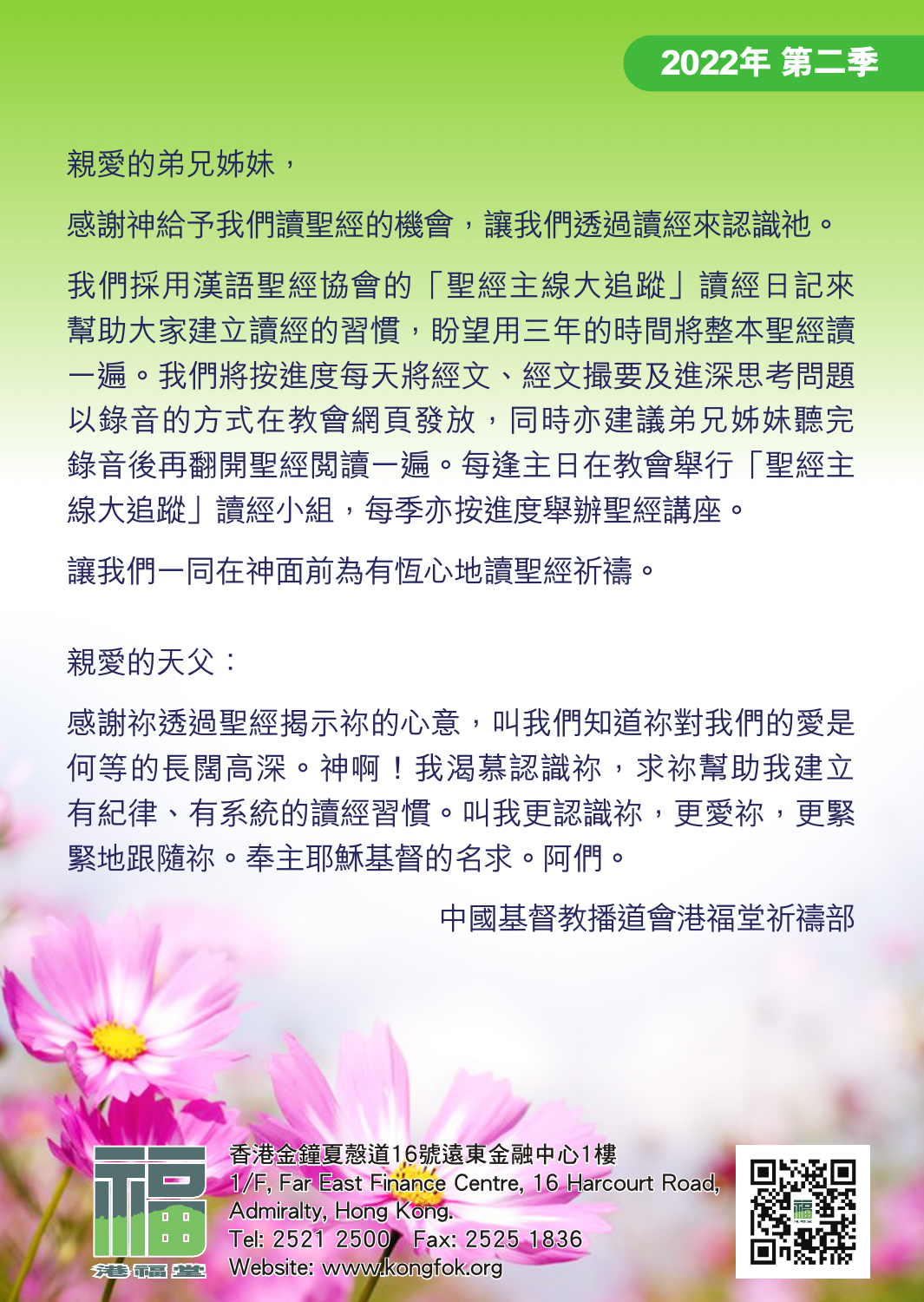## (聆聽後,可在空格 了。閲讀後,可於空格寫上當日的鑰詞/領受)

| 日期         | 經文                  | 聆聽 | 鑰詞/領受 |
|------------|---------------------|----|-------|
| 1 Apr      | 箴 19:1~29           |    |       |
| 2 Apr      | 箴 20:1~30           |    |       |
| 3 Apr      | 箴 21:1~31           |    |       |
| 4 Apr      | 箴 22:1~29           |    |       |
| 5 Apr      | 箴 23:1~35           |    |       |
| 6 Apr      | 箴 24:1~34           |    |       |
| 7 Apr      | 箴 25:1~28           |    |       |
| 8 Apr      | 箴 26:1~28           |    |       |
| 9 Apr      | 箴 27:1~27           |    |       |
| 10 Apr $ $ | 箴 28:1~28           |    |       |
| 11 Apr     | 箴 29:1~27           |    |       |
| 12 Apr     | 箴 30:1~33           |    |       |
| 13 Apr     | 箴 31:1~31           |    |       |
| 14 Apr     | 傳 1:1~18            |    |       |
| 15 Apr     | 傳 2:1~26            |    |       |
| 16 Apr $ $ | 傳 3:1~22            |    |       |
| 17 Apr     | 傳 4:1~16            |    |       |
| 18 Apr     | 傳 5:1~20            |    |       |
| 19 Apr     | 傳 6:1~12            |    |       |
| 20 Apr     | 傳 7:1~29            |    |       |
| 21 Apr     | 傳 8:1~17            |    |       |
| 22 Apr $ $ | 傳 9:1~18            |    |       |
| 23 Apr $ $ | 傳 10:1~20           |    |       |
| 24 Apr     | 傳<br>$11:1 \sim 10$ |    |       |
| 25 Apr     | 傳 12:1~14           |    |       |
| 26 Apr     | 歌 1:1~17            |    |       |
| 27 Apr     | 歌 2:1~17            |    |       |
| 28 Apr     | 歌 3:1~11            |    |       |
| 29 Apr     | 歌 4:1~16            |    |       |
| 30 Apr     | 歌 5:1~16            |    |       |
|            |                     |    |       |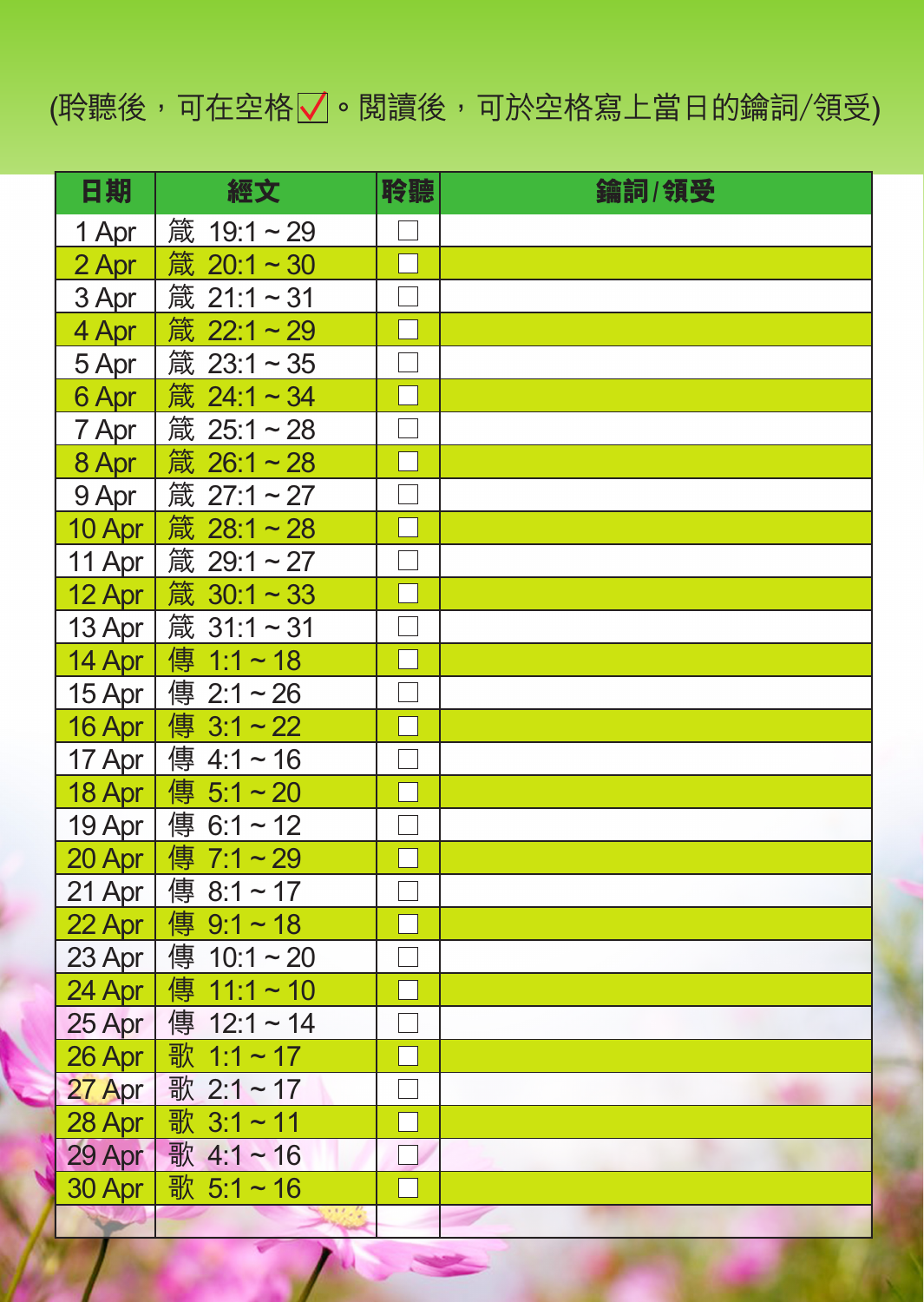## (聆聽後,可在空格 了。閲讀後,可於空格寫上當日的鑰詞/領受)

| 日期            | 經文                    | 聆聽 | 鑰詞/領受 |
|---------------|-----------------------|----|-------|
| 1 May         | 歌<br>$6:1 \sim 13$    |    |       |
| 2 May         | 歌<br>$7:1 \sim 13$    |    |       |
| 3 May         | 歌<br>$8:1 \sim 14$    |    |       |
| 4 May         | 賽<br>$1:1 - 31$       |    |       |
| 5 May         | 賽 2:1~22              |    |       |
| 6 May         | 賽<br>$3:1 - 4:6$      |    |       |
| 7 May         | 賽<br>$5:1 \sim 30$    |    |       |
| 8 May         | 賽 6:1~13              |    |       |
| 9 May         | 賽<br>$7:1 \sim 25$    |    |       |
| 10 May        | 賽<br>$8:1 - 22$       |    |       |
| 11 May        | 賽 9:1~21              |    |       |
| 12 May        | 賽 10:1~34             |    |       |
| 13 May        | 賽<br>$11:1 - 12:6$    |    |       |
| $14$ May      | 賽<br>$13:1 \sim 22$   |    |       |
| 15 May        | 賽 14:1~32             |    |       |
| 16 May        | 賽<br>$15:1 \sim 9$    |    |       |
| 17 May        | 賽 16:1~14             |    |       |
| 18 May        | 賽 17:1~18:7           |    |       |
| 19 May        | 賽<br>$19:1 \sim 20:6$ |    |       |
| 20 May        | 賽<br>$21:1 \sim 17$   |    |       |
| 21 May        | 賽 22:1~25             |    |       |
| 22 May        | 賽 23:1~18             |    |       |
| 23 May        | 賽 24:1~23             |    |       |
| $24$ May      | 賽 25:1~12             |    |       |
| $25$ May      | 賽 26:1~21             |    |       |
| 26 May        | 賽<br>$27:1 \sim 13$   |    |       |
| 27 May        | 賽 28:1~29             |    |       |
| 28 May        | 賽 29:1~24             |    |       |
| 29 May        | 賽 30:1~33             |    |       |
| <b>30 May</b> | 賽 31:1~9              |    |       |
| 31 May        | 賽 32:1~20             |    |       |